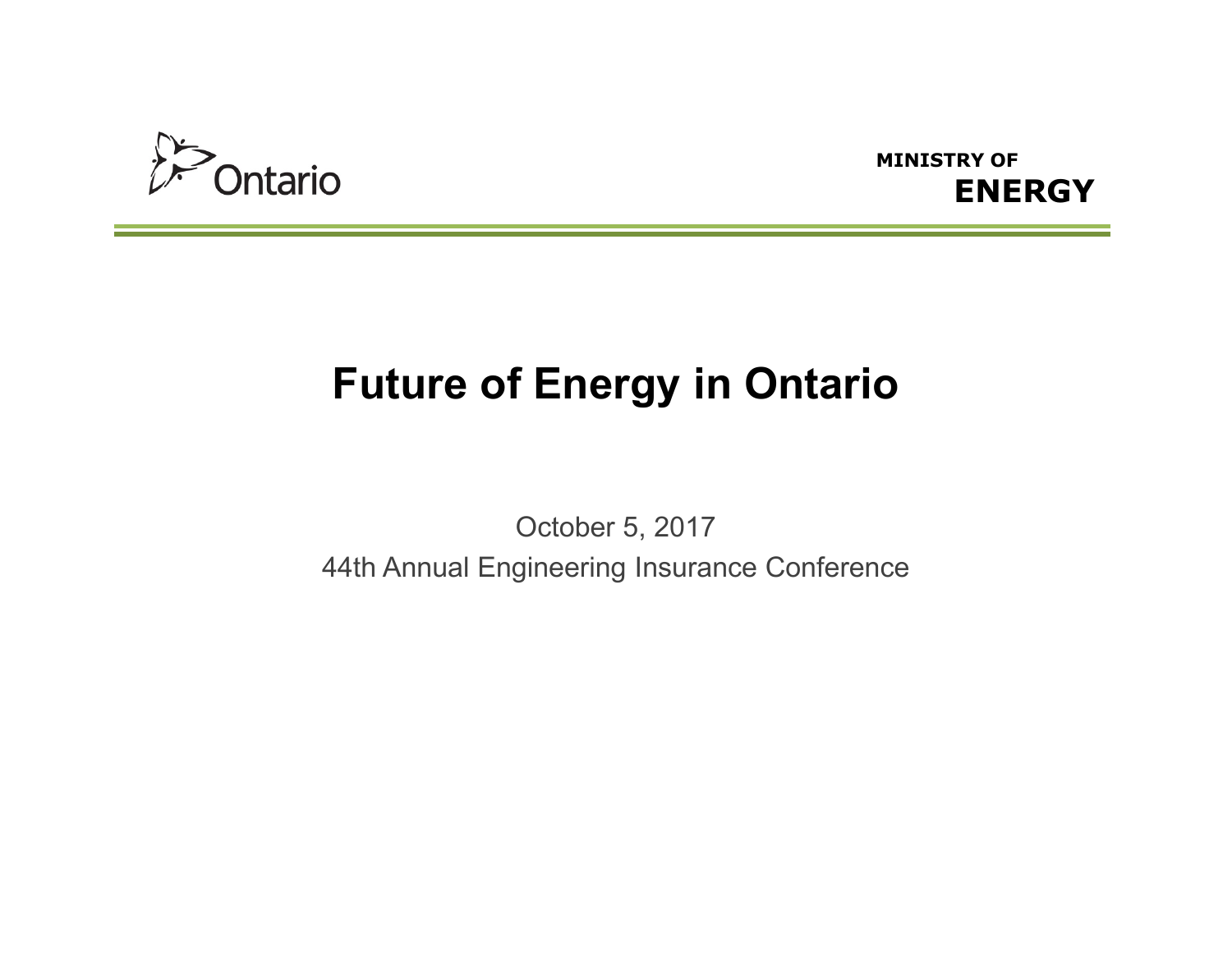- • Ontario's electricity system has undergone significant transformation in the last decade.
	- o Increased conservation efforts and changes in the province's economy have seen demand (both peak and total) declining.
	- o The supply situation has changed as well: coal-fired generation has been retired and replaced by non-carbon emitting and natural gas-fired generation.
- $\bullet$  Combined with investments in conservation and transmission:
	- oThe reliability concerns of a decade ago have been addressed.
	- o Greenhouse gas emissions in Ontario's electricity sector have been reduced by more than 80%.
- •Since 2003, nearly \$50 billion has been invested in the electricity system.

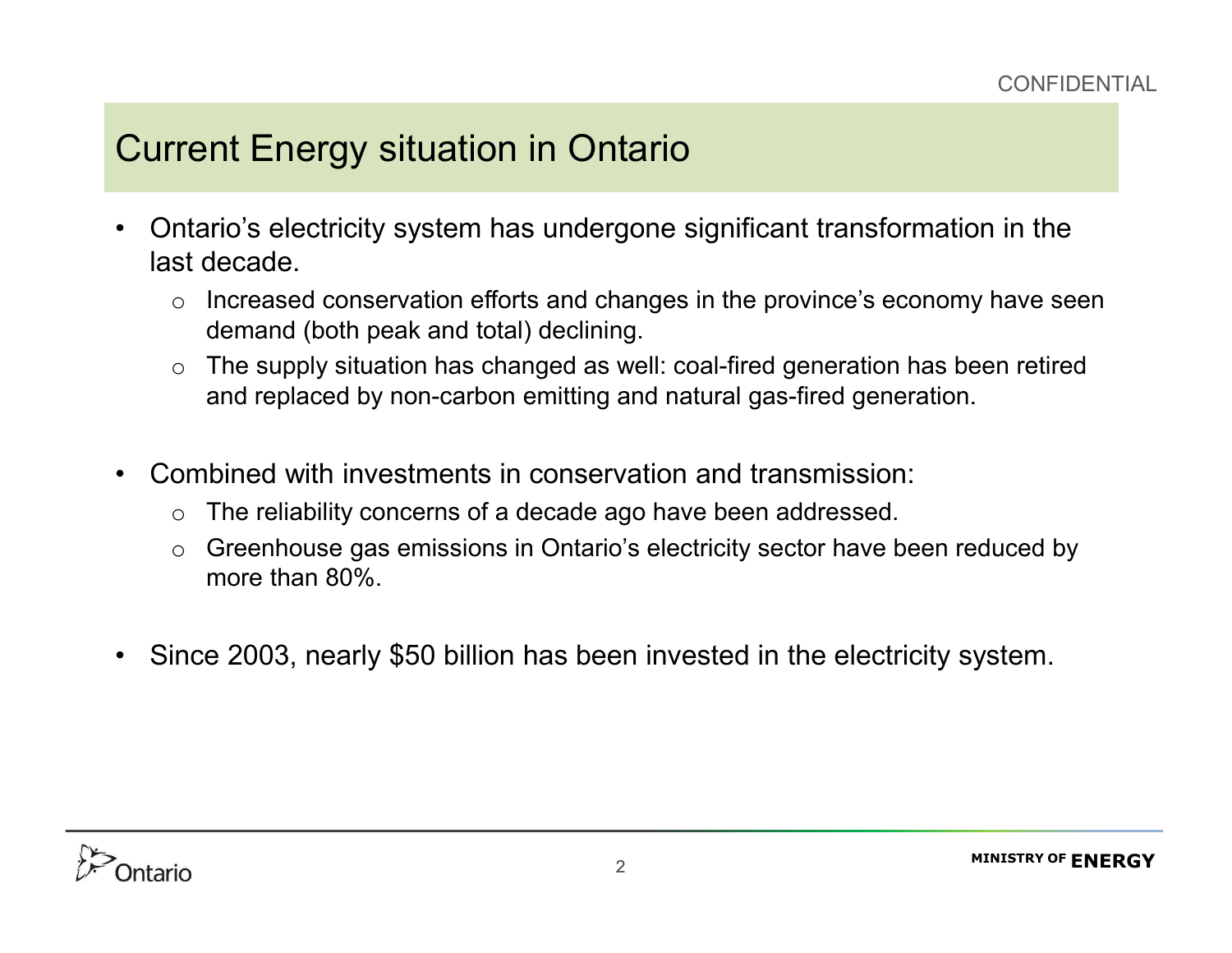- $\bullet$  The phase-out of coal-fired electricity generation represented the single largest greenhouse gas emissions reduction initiative in North America.
	- oIn 2003, coal-fired generation provided 25% of Ontario's electricity.

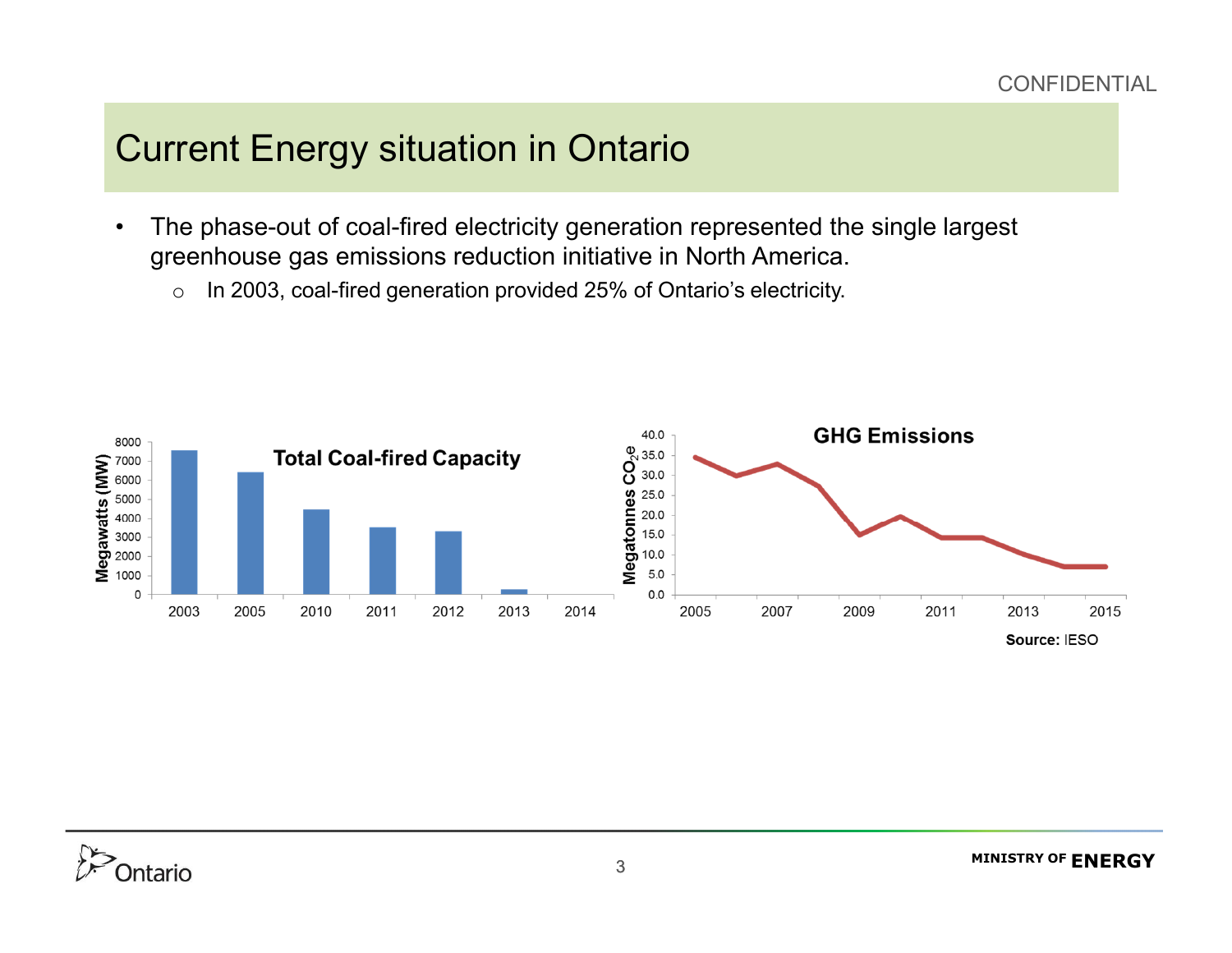- $\bullet$  Due to shut-down of all coal-fired generation and contracting of renewables, there has been a significant shift in Ontario's generation mix.
	- oIn 2003, emitting sources made up one-third of the province's generation mix.
	- o In 2016, 92% of all generation came from non-emitting sources (nuclear, hydro, wind, solar, etc.), with only 8% coming from emitting sources.





ntario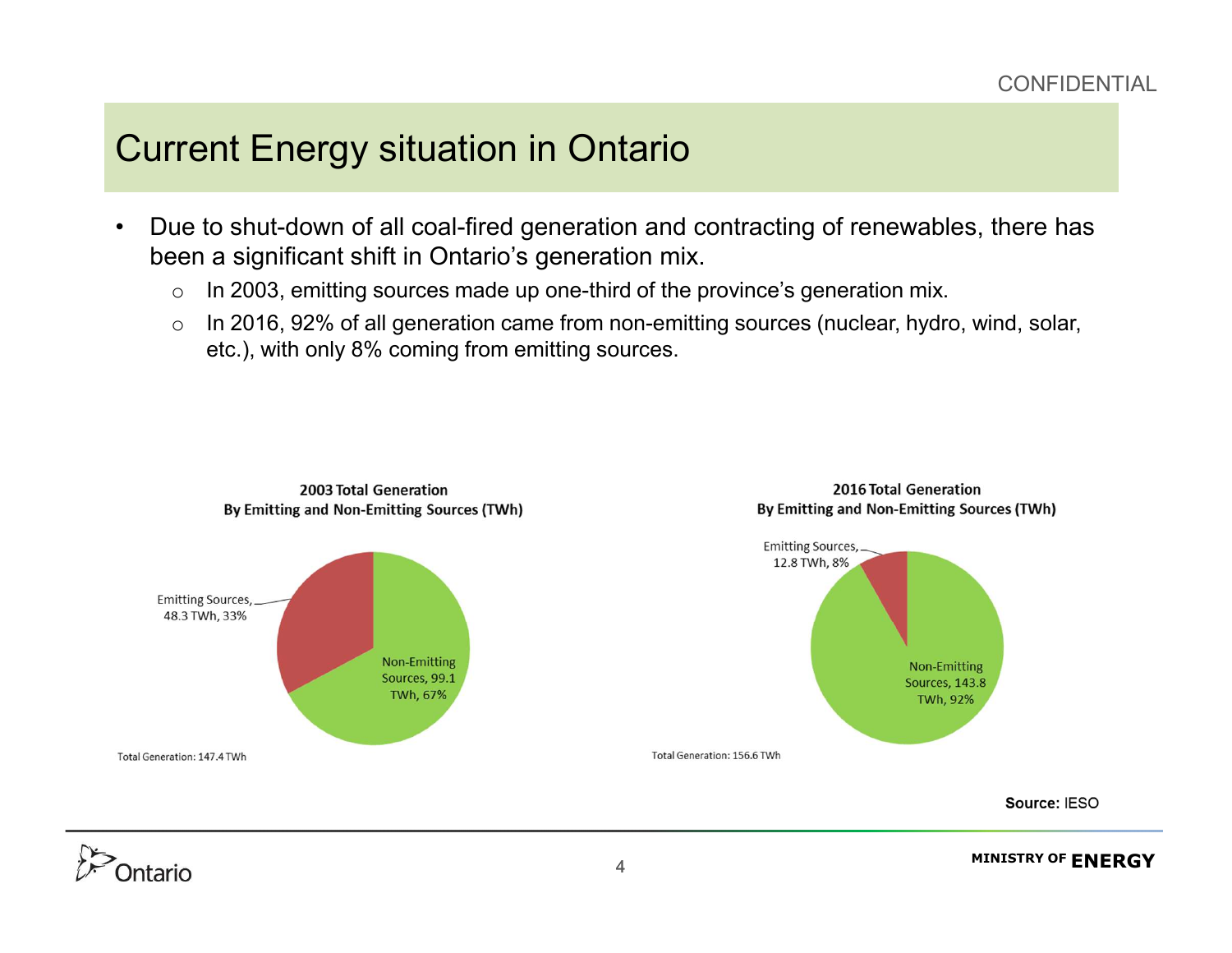$\bullet$  In 2016, Ontario produced more than 50% of its electricity from nuclear, with renewable resources providing about 30% and emitting generation providing less than 10%. Conservation reduced energy consumption by about 9%.

| Source             | <b>Electricity Generation and</b><br><b>Conservation (TWh)</b> |
|--------------------|----------------------------------------------------------------|
| Nuclear            | 91.7                                                           |
| Hydro              | 36.5                                                           |
| <b>Natural Gas</b> | 12.8                                                           |
| Wind               | 10.7                                                           |
| Solar              | 3.5                                                            |
| <b>Biomass</b>     | 0.7                                                            |
| Other              | 0.7                                                            |
| Conservation       | 14.7                                                           |
| <b>Total</b>       | 171.3                                                          |



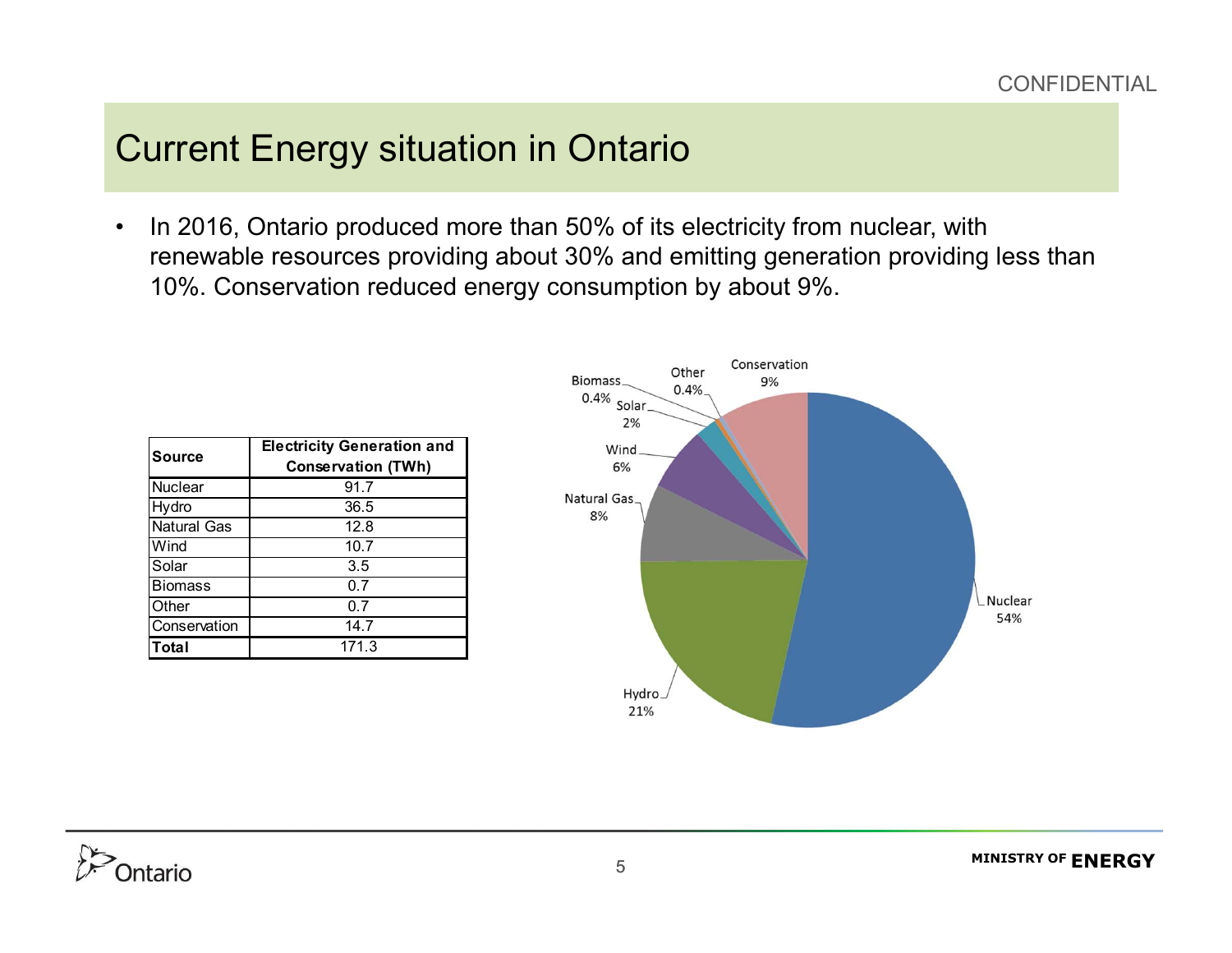## Current Energy Policy in Ontario

- • Ontario's Fair Hydro Plan (OFHP)
	- o In recent years, electricity costs have increased due to investments made to decarbonize and modernize the province's electricity infrastructure.
	- o The OFHP was developed to relieve the cost pressures caused by these system improvements.
	- o The OFHP reduces electricity bills by an average of 25% for residential consumers, and will hold any increases to the rate of inflation for four years.
- $\bullet$  Climate Change Action Plan (CCAP)
	- o In June 2016, the government released its CCAP, which includes a number of policy objectives to encourage reductions in the use of fossil fuels in Ontario.
	- $\circ$  On January 1, 2017, the Province implemented a cap and trade program. This is a flexible, market-based program that will be a cornerstone in Ontario's fight against climate change.

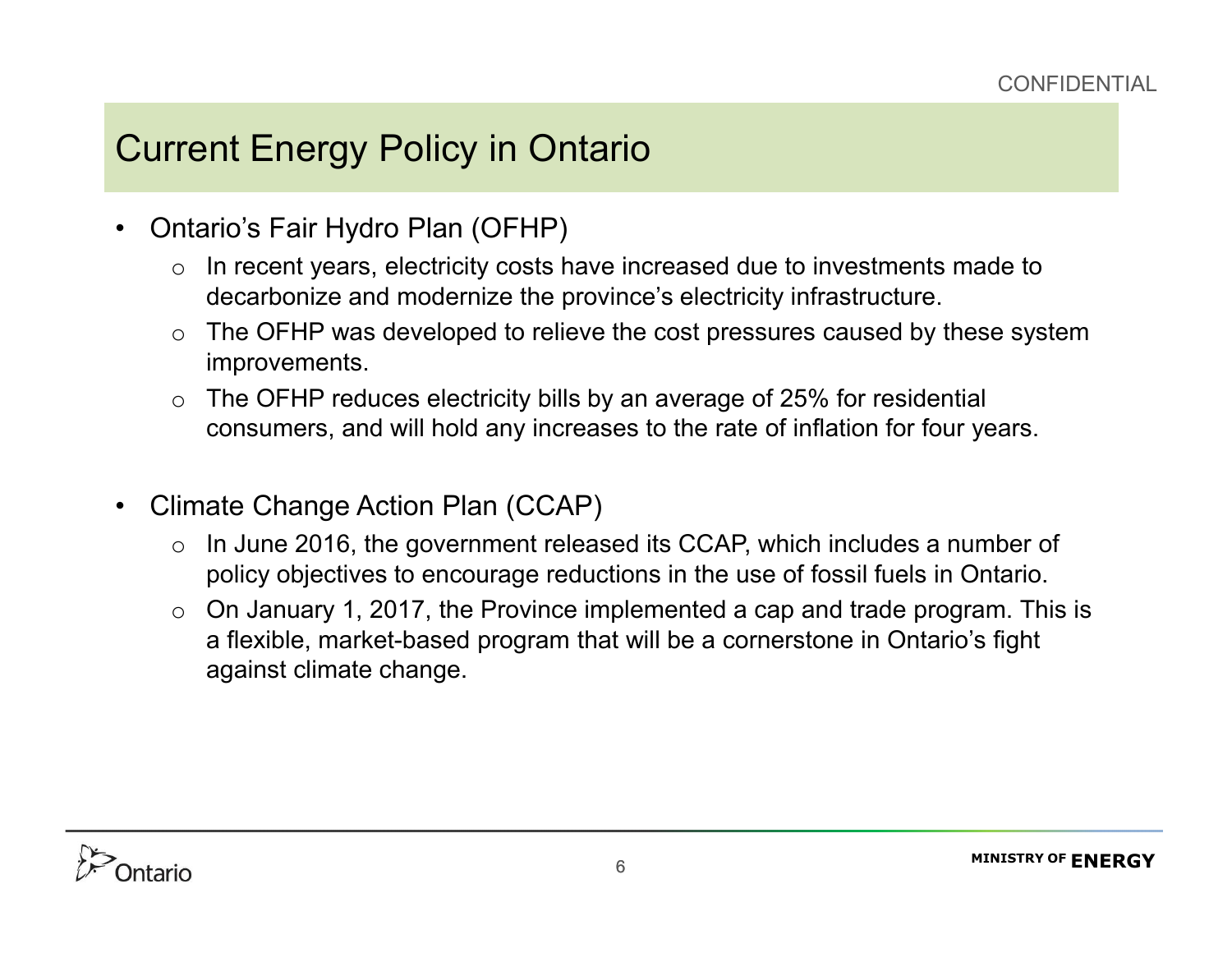## Current Energy Policy in Ontario

- • IESO Market Renewal
	- o The IESO has begun a Market Renewal initiative to redesign the province's electricity markets. Market Renewal will enable the province to more efficiently meet demand over the near and longer terms.
	- o This undertaking is expected to save up to \$5.2 billion between 2021 and 2030, and forms a key component of the government's plan to bring down the cost of electricity.
	- o Market Renewal initiatives include: single-schedule day-ahead market, enhanced real-time unit commitment, more frequent intertie scheduling, and incremental capacity auction.

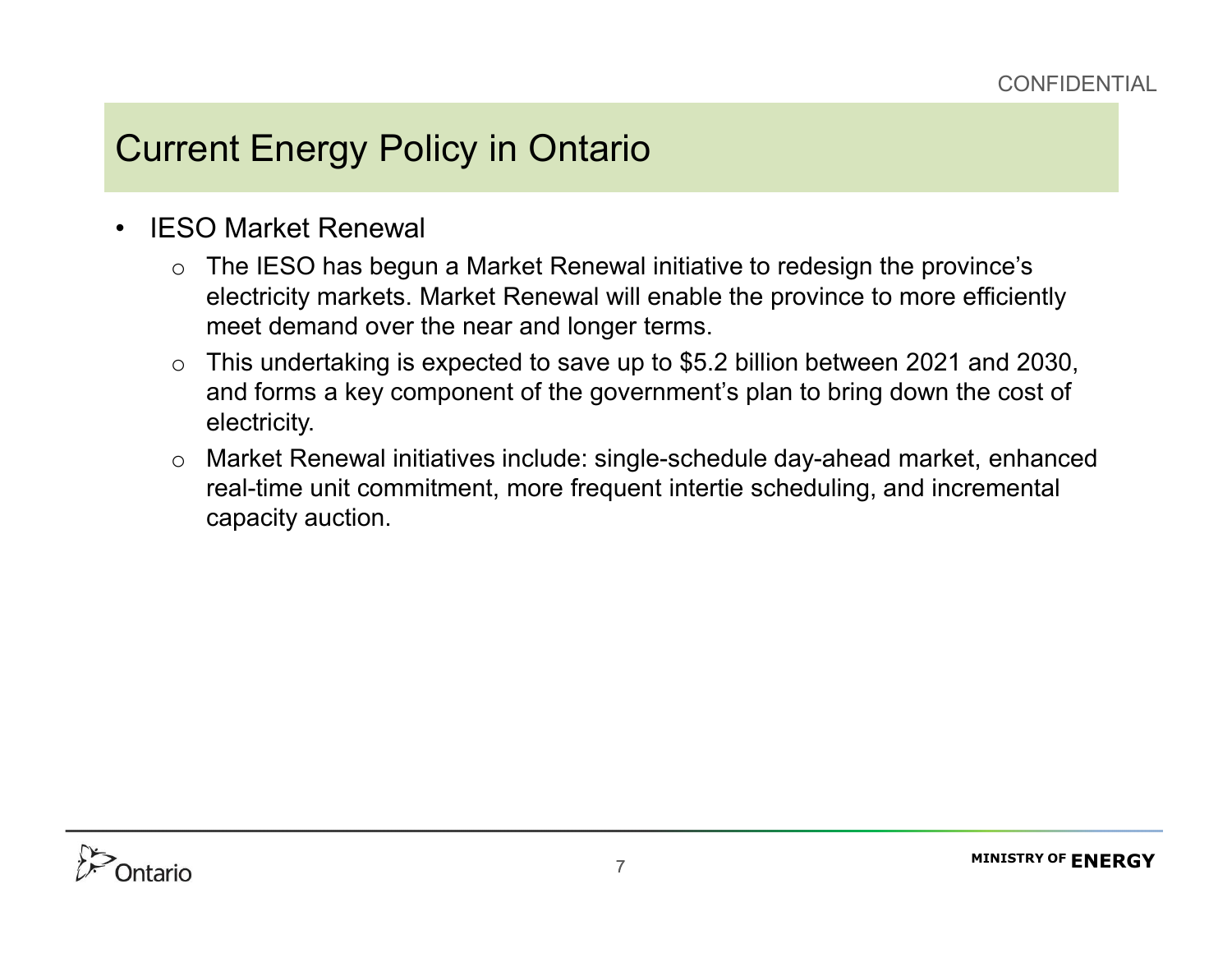## Future Direction of Ontario's Energy Policy

• The outlooks for electricity demand and supply are stable, but in the early-to-mid 2020s there is expected to be a shortfall in capacity due to nuclear refurbishments and expiring contracts.



- • Market Renewal will allow existing and new generation facilities to compete in a robust market with clean imports, demand-side initiatives and new emerging technologies.
	- o Market Renewal will be aligned with the objectives of Ontario's Climate Change Action Plan, and will be designed to meet system needs, reduce ratepayer costs and reduce GHG emissions.

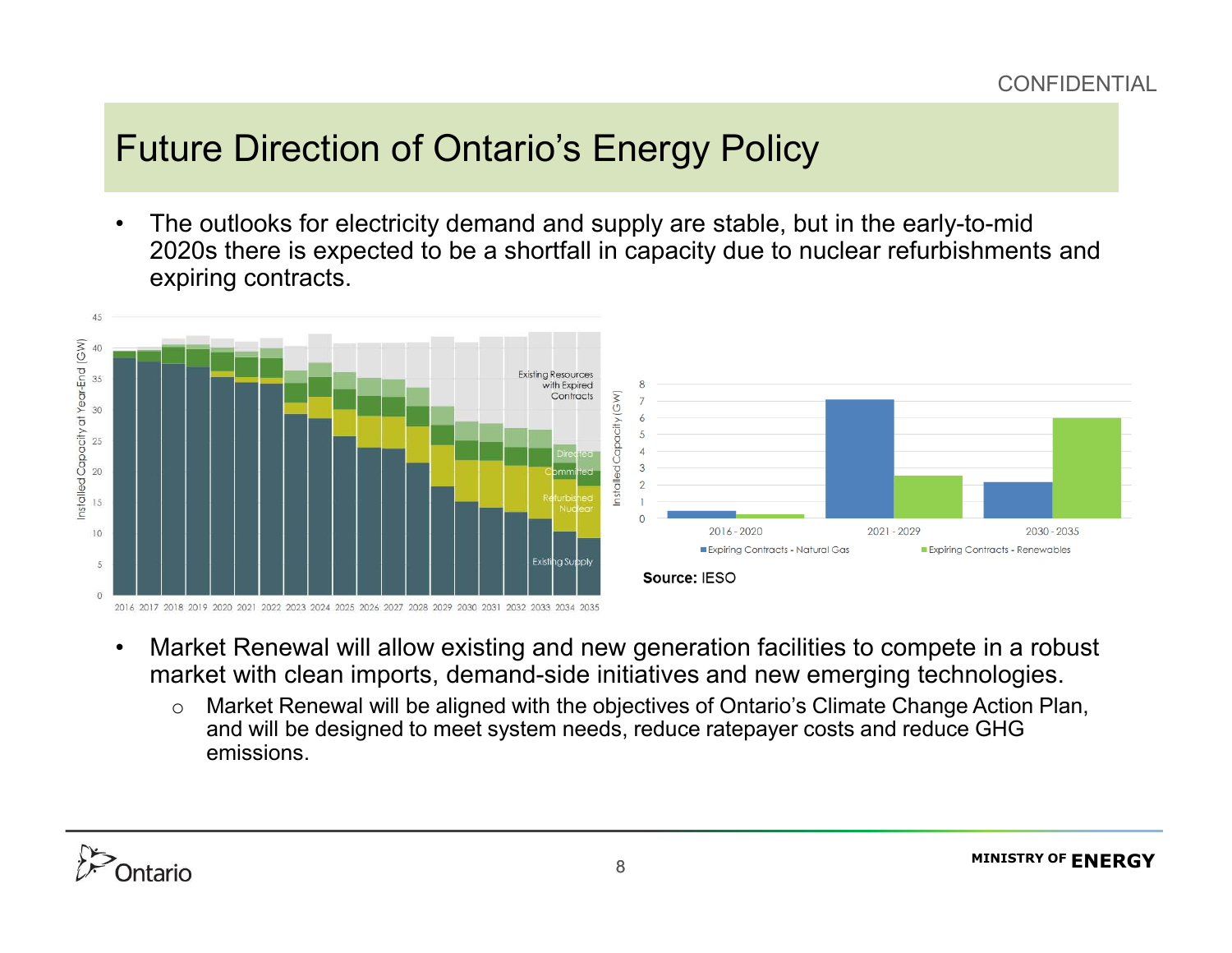## 2017 LTEP

- $\bullet$  The 2017 Long-Term Energy Plan (2017 LTEP) will expand the discussion of Ontario's energy future by including a comprehensive review of the province's fossil fuels sector and the supply of oil, gasoline and natural gas.
- $\bullet$  The Ministry of Energy consulted and engaged with Ontarians, First Nations and Métis communities and energy stakeholders to get views on the choices that need to be made for Ontario's energy future.



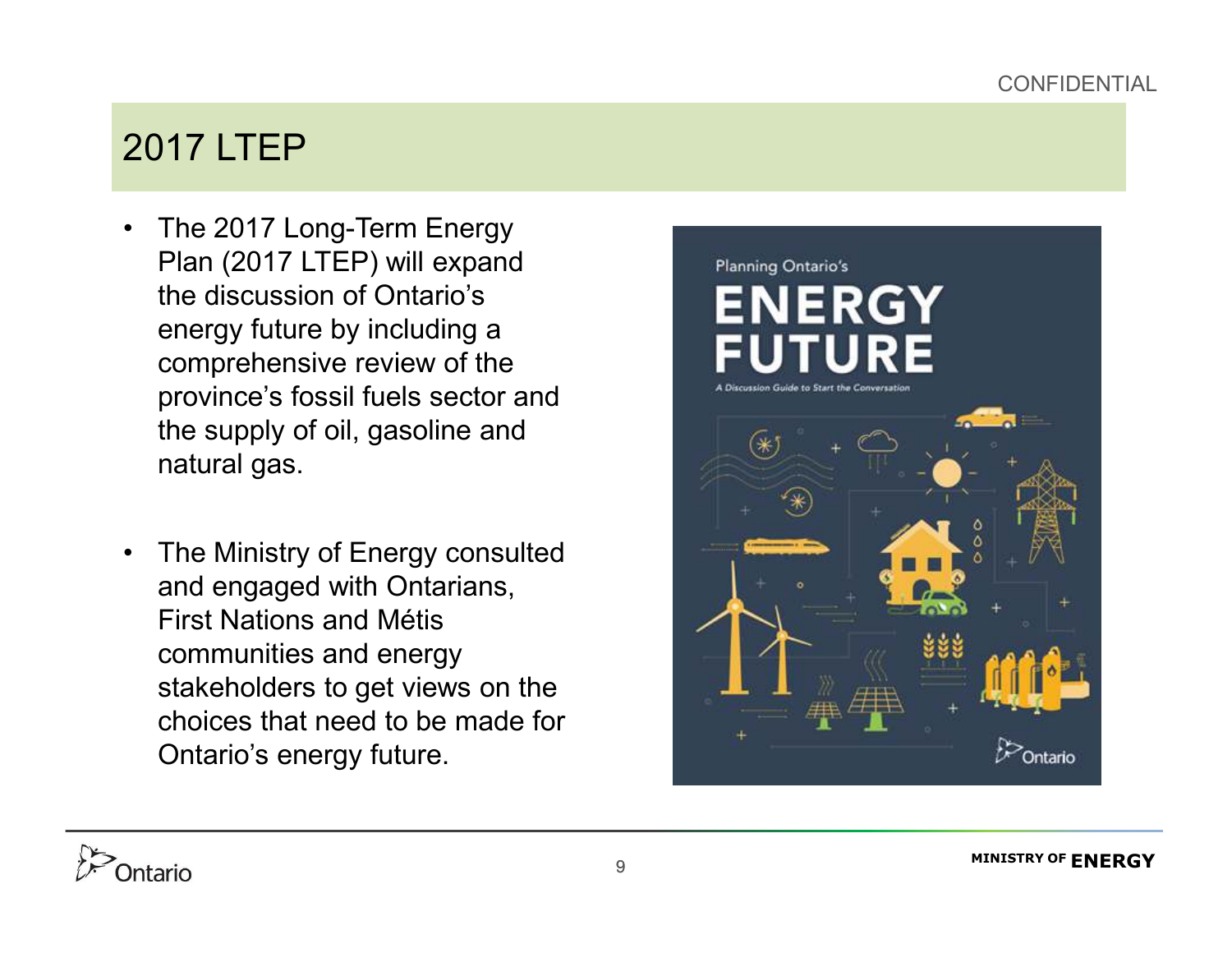## 2017 LTEP – Engagement Map

• The Ministry of Energy has held consultations and engagement sessions with Ontarians, First Nations and Métis communities and energy stakeholders across the province.

![](_page_9_Figure_3.jpeg)

![](_page_9_Picture_4.jpeg)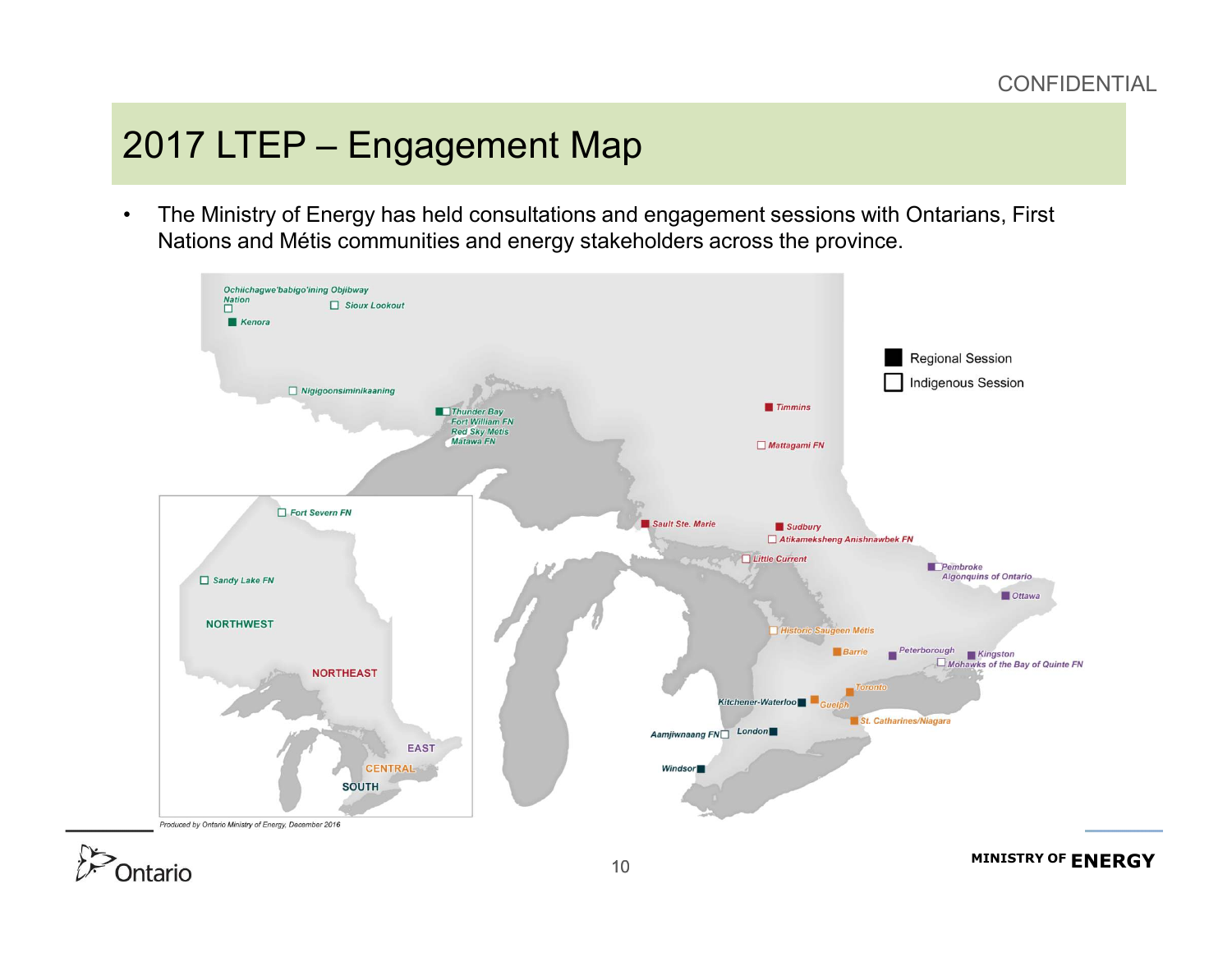#### What We Heard – Prices

![](_page_10_Figure_2.jpeg)

- •**Cost Certainty:** Homes/businesses want predictability of costs.
- • **Delivery Charge:** Customers not aware what it covers. Unfair that it varies across province.
- • **Industrial Competitiveness:** Prices are putting Ontario at a competitive disadvantage in attracting investment. Need more support for all sizes of businesses.
- • **LDC Issues:** Customers identifying rising costs; challenge for utilities as they account for ~15% of bill.
- • **Support from Tax-Base:** More funding is needed from tax base given supply mix/costs are locked in.
- • **Engagement/Communication:** More efforts are needed to explain the different components of bill, why they have gone up and what support programs are available for different customer groups.
- • **Utilize Existing Assets:** Government should re-contract with existing supply as contracts expire through competitive price auctions.

![](_page_10_Picture_10.jpeg)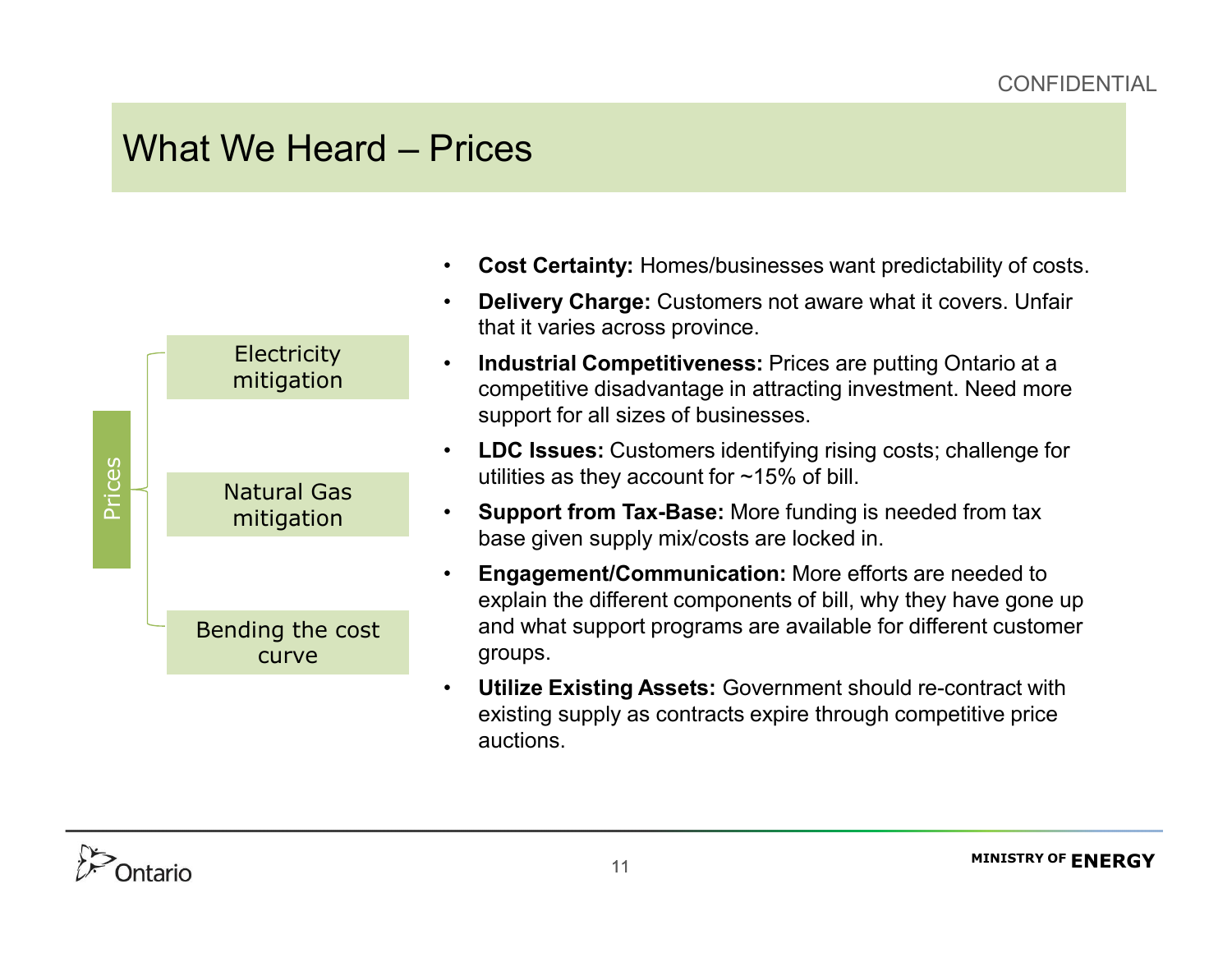## What We Heard – Supply (Partial List)

| Supply | <b>Nuclear</b>           |           | <b>Asset Optimization:</b> Need to optimize existing assets and get value<br>from things the province has already invested in.                                                                |
|--------|--------------------------|-----------|-----------------------------------------------------------------------------------------------------------------------------------------------------------------------------------------------|
|        |                          | $\bullet$ | <b>Supply Principles:</b> Flexibility, scalability and diversity should be<br>supply priorities.                                                                                              |
|        |                          | $\bullet$ | <b>Interties / Storage:</b> Deployment of storage technologies and intertie<br>expansion can provide flexibility.                                                                             |
|        | Renewables               |           | <b>Technology Neutral:</b> Government should set supply mix objectives<br>and use market-based mechanisms (e.g., capacity auctions).                                                          |
|        |                          | $\bullet$ | <b>Economic Development:</b> Supply choices have an economic impact<br>(consider costs and employment opportunities in planning).                                                             |
|        |                          | $\bullet$ | <b>Storage:</b> Storage technologies are vital to optimizing existing supply.                                                                                                                 |
|        | <b>Electricity Trade</b> |           | <b>Price Signals:</b> Establishment of clear price signals and mechanisms<br>to incent innovation and flexible supply.                                                                        |
|        |                          |           | <b>Costs:</b> Should be a first consideration in making decisions.                                                                                                                            |
|        |                          | $\bullet$ | <b>Renewables:</b> With no immediate need for procurement, use time<br>available now to examine new technologies and innovations before<br>procuring potential future large scale renewables. |
|        | <b>Fuels</b>             | $\bullet$ | <b>Customer Choice:</b> Interested in producing their own electricity at<br>home/business.                                                                                                    |
|        |                          |           |                                                                                                                                                                                               |

![](_page_11_Picture_3.jpeg)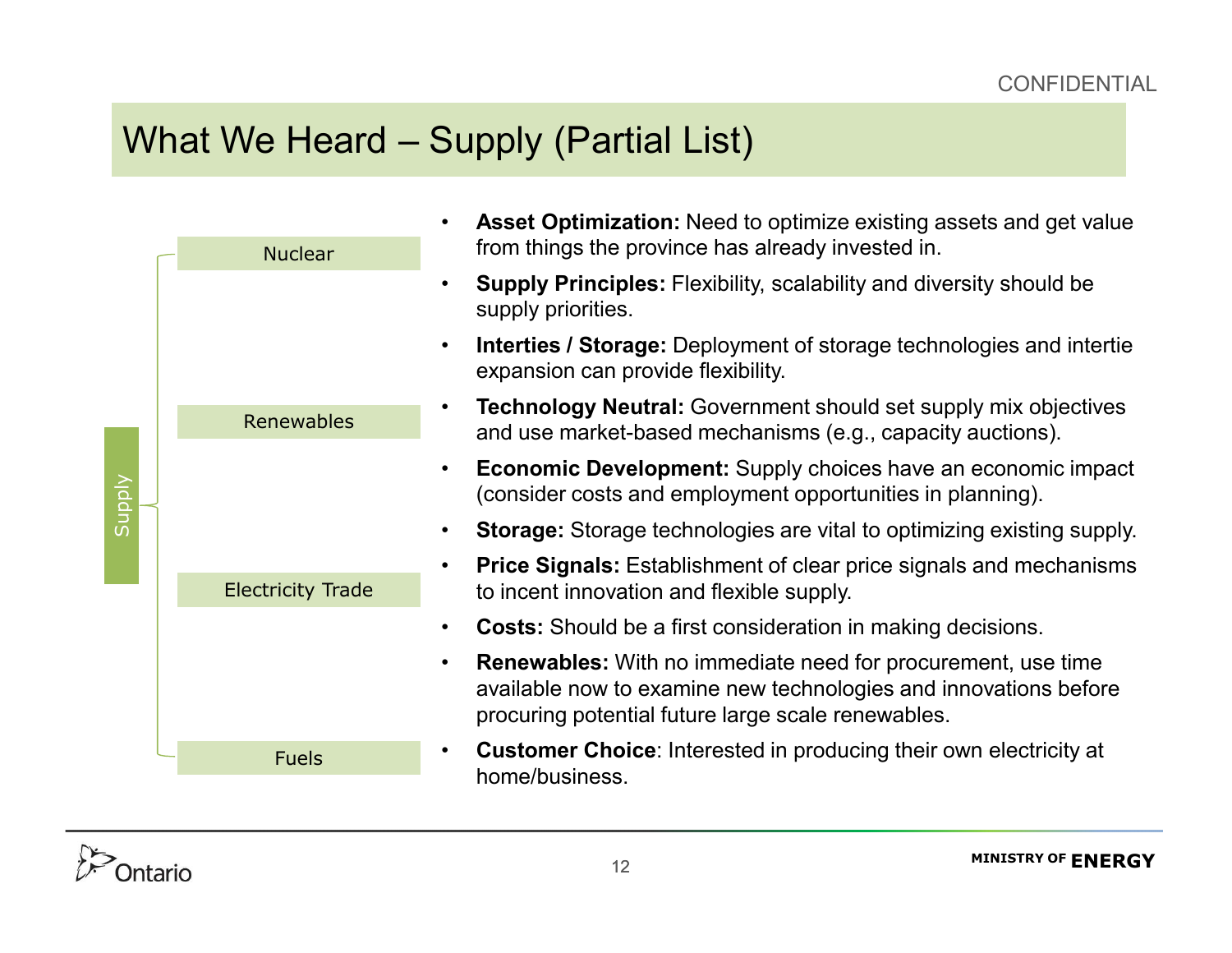## 2017 LTEP – Process

 $\bullet$ The 2017 LTEP will be developed through the following four stage process:

![](_page_12_Picture_3.jpeg)

![](_page_12_Picture_4.jpeg)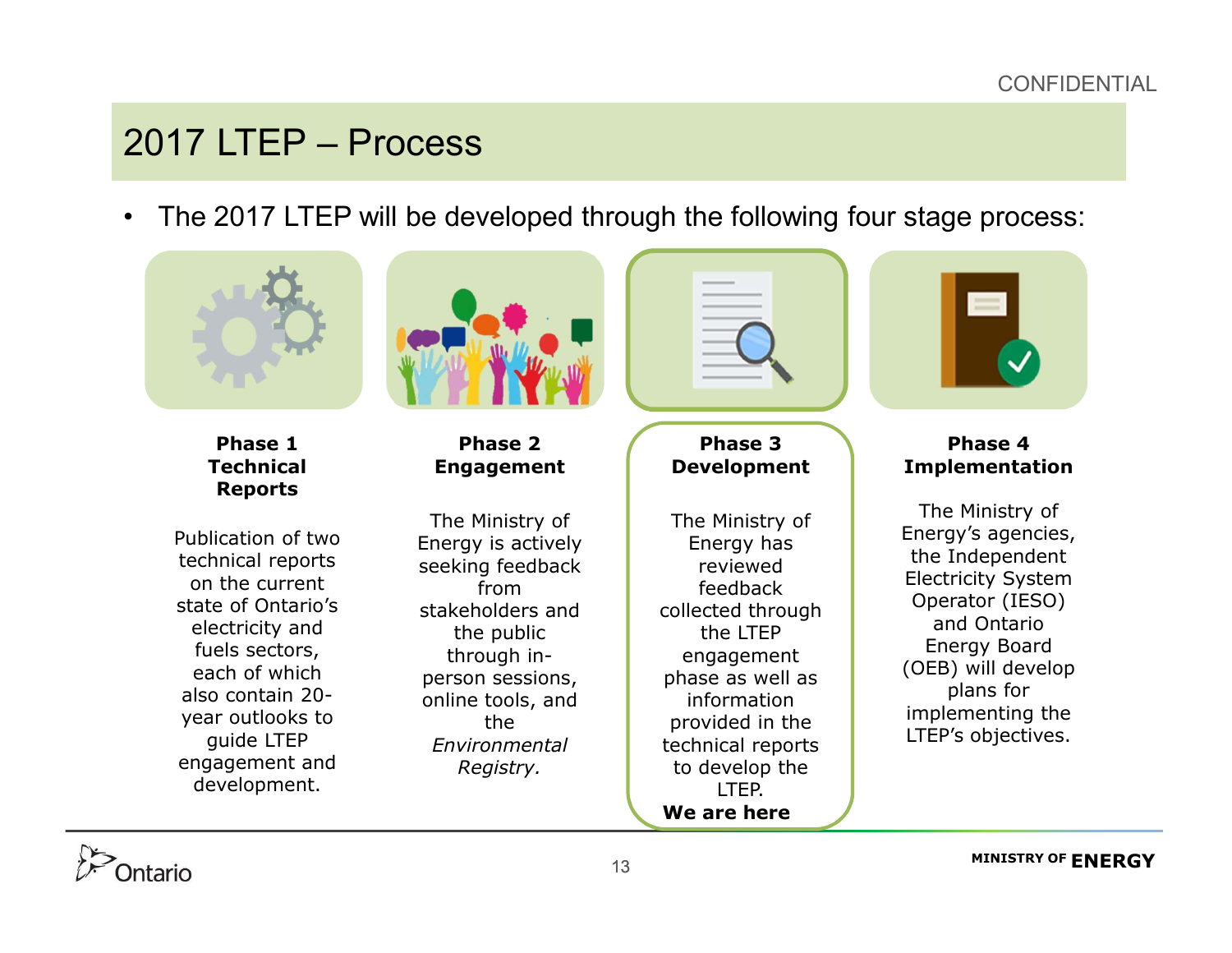## 2017 LTEP – Timelines

 $\bullet$ The Ministry of Energy is developing 2017 LTEP. This process will include:

![](_page_13_Figure_3.jpeg)

![](_page_13_Picture_4.jpeg)